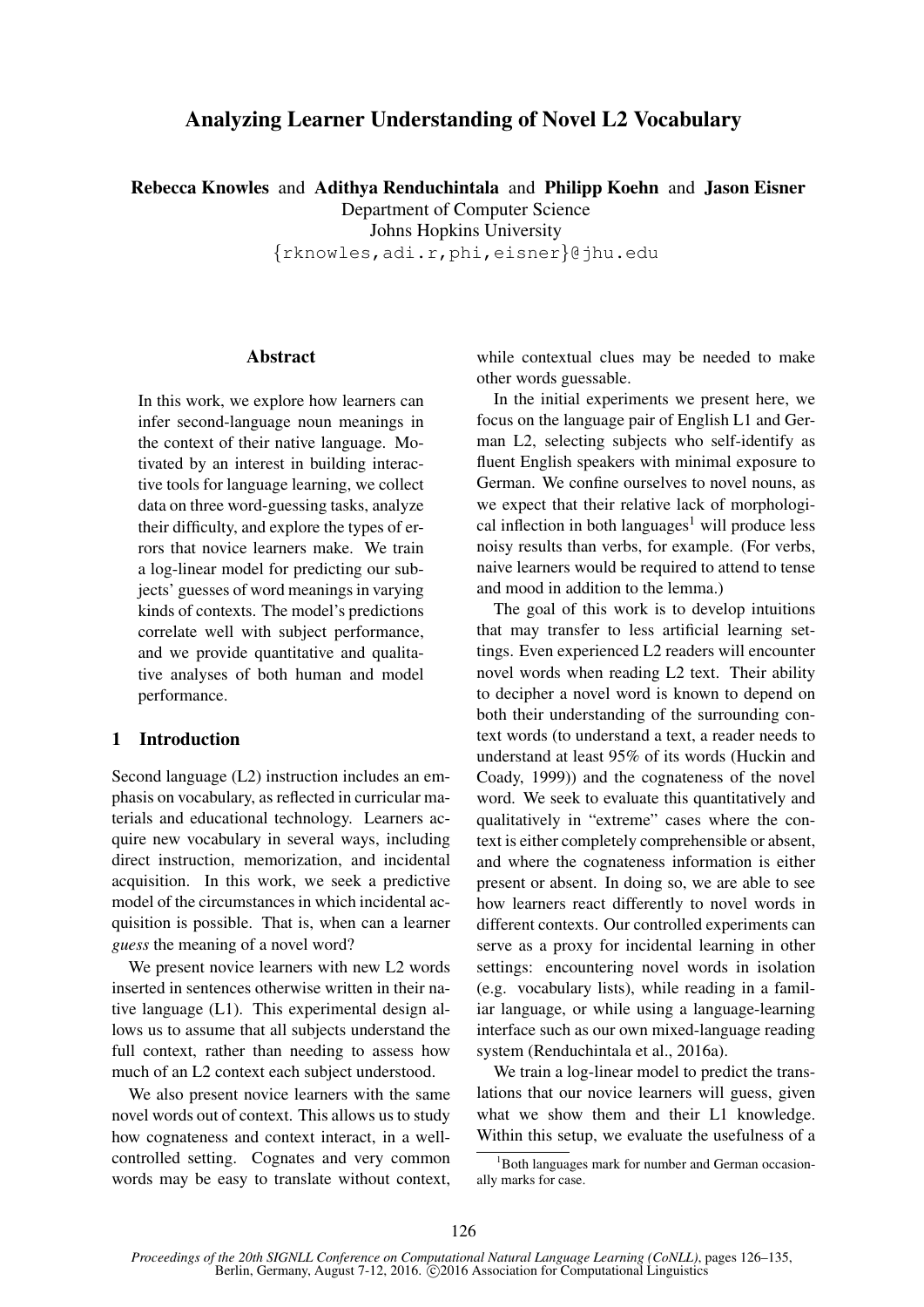variety of features—that is, we try to identify cues that our learners might plausibly use.

## 2 Motivation and Related Work

In Renduchintala et al. (2016a) we presented a user interface that allows learners to read "macaronic" (mixed L1/L2) texts, and thus to pick up L2 words and constructions by experiencing them in context. Our interface allows users to click on tokens to translate or reorder words (to make the text more L1-like when they find it too difficult to understand). In the future, we hope to adapt the L1/L2 mix to the individual learner's competence. That is, we wish to present learners with interesting macaronic text that they are able to read with minimal assistance, but which still challenges them: text within the learner's "zone of proximal development" (Vygotsky, 1978).

In order to do this, we must be able to predict when learners will be able to understand a novel L2 vocabulary item. In a previous study (Renduchintala et al., 2016b), we used a small set of simple features to build user-specific models of lexical understanding in macaronic sentences. The present paper evaluates a larger set of features under a more tightly controlled experimental setup. In particular, in the present paper, our model does not have to predict which context words the learner understands, because there is only one L2 word per trial: any context words are always in L1.

A similar project by Labutov and Lipson (2014) likewise considers the effect of context on guessing the L2 word. However, it does not consider the effect of the L2 word's spelling, which we show is also important.

Our experimental setup, particularly the cloze task, is closely related to research in the L2 education and computer-assisted language learning (CALL) domains. Educators often use cloze tasks to evaluate learner vocabulary (though these generally use L2 context). Beinborn et al. (2014a) look at automatically predicting the difficulty of C-tests (a cloze-like task where blanks are introduced at the character level, rather than at the whole-word level). They find features similar to ours to be useful even at the character level, including cognateness, n-gram probabilities, and word length and frequency.

In this work, we focus on predicting the understanding of single words, but this must be extended into larger models of sentence understanding. Vajjala and Meurers (2012) classify the difficulty level of longer L2 texts. Beinborn et al. (2014b) provide an overview of ways that readability measures and user background may be modeled specifically in the context of L2 learners, including through the use of cognateness features. They include a 17-word pilot study of German L1 speakers' ability to guess the meanings of Czech cognates with no context, and hypothesize that observing the words in an understandable context would improve guessability (which we confirm in the English-German case in this work).

## 3 Data and Methodology

## 3.1 Textual Data

We use data from NachrichtenLeicht.de (Deutschlandfunk, 2016), a source of news articles in Simple German (Leichte Sprache, "easy language"). Simple German is intended for readers with cognitive impairments and/or less than native fluency in German. It follows several guidelines, such as short sentences, simple sentence structure, active voice, hyphenation of compound nouns (which are common in German), and use of prepositions instead of the genitive case (Wikipedia, 2016).

We chose 188 German sentences and manually translated them into English. In each sentence, we selected a single German noun whose translation is a single English noun. This yields a triple of (German noun, English noun, English translation of the context). Each German noun/English noun pair appears only once, $2$  for a total of 188 triples. Sentences ranged in length from 5 tokens to 28 tokens, with a mean of 11.47 tokens (median 11). Due to the short length of the sentences, there was often only one possible pair of aligned German and English nouns. In the cases where there were multiple, the translator chose one that had not yet been chosen, and attempted to ensure a wide range of clear cognates to non-cognates, as well as a range of how easy the word was to guess from context.

## 3.2 Collecting Learner Guesses

Our main goal is to examine learners' ability to understand novel L2 words. To better separate the

 $2$ The English word may appear in other sentences, but never in the sentence in which its German counterpart appears. In one case, two tuples with different German nouns share the same English noun translation.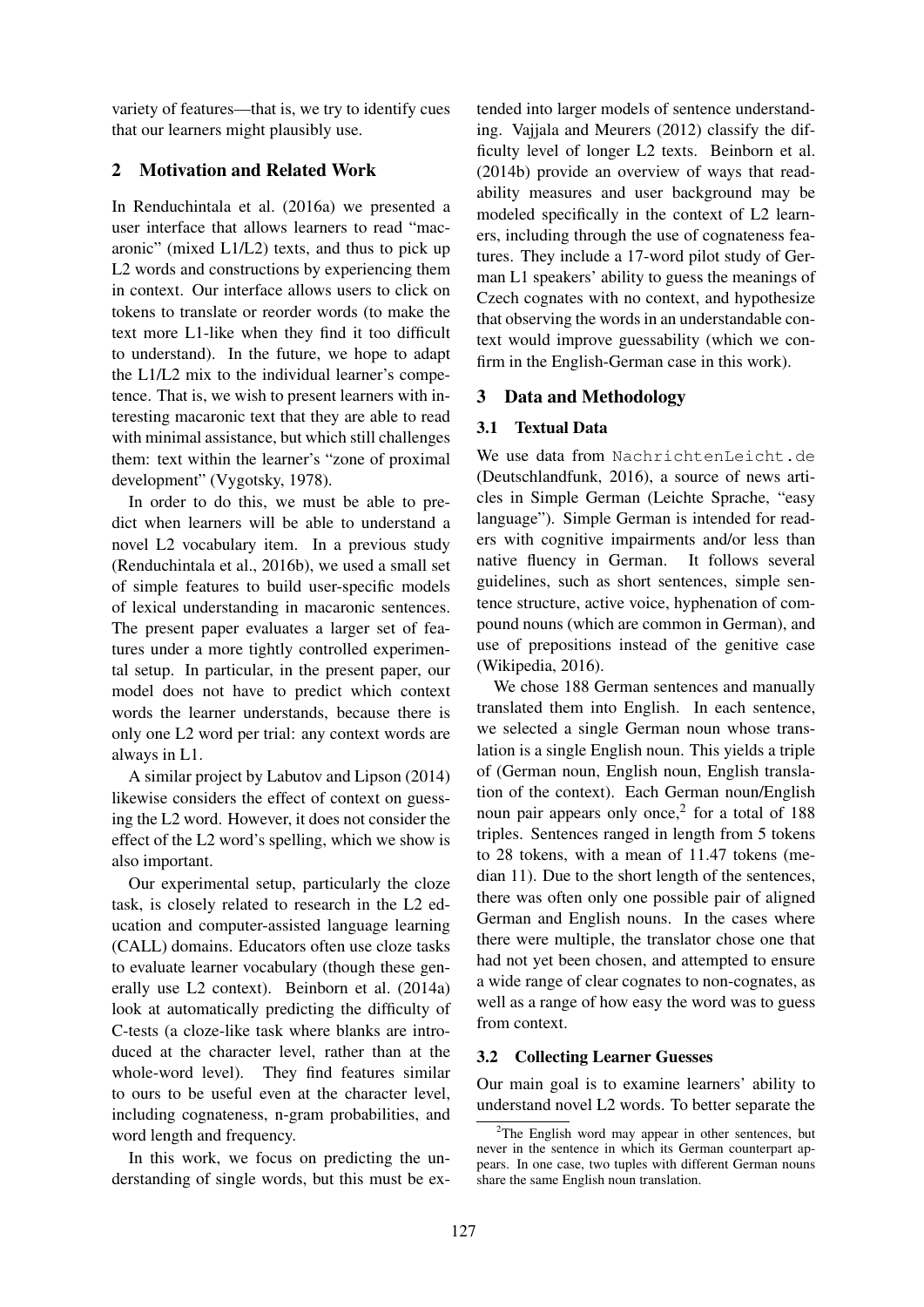| <b>Task</b> | <b>Text Presented to Learner</b>                                     | <b>Correct Answer</b> |
|-------------|----------------------------------------------------------------------|-----------------------|
| cloze       | conference is in December.   climate<br>The next important           |                       |
| word        | Klima                                                                | climate               |
|             | combined The next important Klima conference is in December. climate |                       |

Table 1: Three tasks derived from the same German sentence.

effects of context and cognate cues (and general familiarity with the nouns), we assess subjects on the three tasks illustrated in Table 1:

- cloze A single noun is deleted from an English sentence, and subjects are asked to fill in the blank.
- word Subjects are presented with a single German word out of context, and are asked to provide their best guess for the translation.
- combined Subjects are asked to provide their best-guess translation for a single German noun in the context of an English sentence. This is identical to the cloze task, except that the German noun replaces the blank.

We used Amazon Mechanical Turk (henceforth MTurk), a crowdsourcing platform, to recruit subjects and collect their responses to our tasks. Tasks on MTurk are referred to as HITs (Human Intelligence Tasks). In order to qualify for our tasks, subjects completed short surveys on their language skills. They were asked to rate their language proficiency in four languages (English, Spanish, German, and French) on a scale from "None" to "Fluent." The intermediate options were "Up to 1 year of study (or equivalent)" and "More than 1 year of study (or equivalent)".<sup>3</sup> Only subjects who indicated that they were fluent in English but indicated "None" for German experience were permitted to complete the tasks.

Additional stratification of subjects into groups is described in the subsection below. The HITs were presented to subjects in a somewhat randomized order (as per MTurk standard setup).

#### 3.3 Data Collection Protocol

Each triple gives rise to one cloze, one word, and one combined task. For each of those tasks, 9 subjects make guesses, for a total of 27 guesses per triple.

In this setup, each subject may be asked to complete instances of all three tasks. However, the subject is shown at most one task instance derived from a given data triple (for example, at most one line from Table 1). Subjects were paid between \$0.05 and \$0.08 per HIT, where a HIT consists of 5 instances of the same task. Each HIT was completed by 9 unique subjects. Subjects voluntarily completed from 5 to 90 task instances (1–18 hits), with a median of 25 instances (5 HITs). HITs took subjects a median of 80.5 seconds according to the MTurk output timing.

Data was preprocessed to lowercase all guesses and to correct obvious typos.<sup>4</sup> The  $188 \times 27$  = 5076 guesses included 1863 unique strings. Of these, 142 were determined to be errors of some sort: 79 were correctable spelling errors, 54 were multiple-word phrases rather than single words, 8 were German words, and 1 was an ambiguous spelling error. In our experiments, we correct obvious typos and then treat all of the other errors as uncorrectable, replacing them with a special outof-vocabulary token.

## 3.4 Data Splits

After collecting data on all triples from our subjects, we split the dataset for purposes of predictive modeling. We randomly partitioned the triples into a training set (112 triples), a development set (38 triples), and a test set (38 triples).

Note that the same partition by triples was used across all tasks. As a result, a German noun/English noun pair that appears in test data is genuinely unseen—it did not appear in the training data for *any* task.

## 4 Modeling Subject Guesses

When developing educational technology, such as a tool for learning vocabulary, we would like a way to compute the difficulty of examples automatically, in order to present learners with an appropri-

<sup>&</sup>lt;sup>3</sup>Subjects were instructed to list themselves as having experience equivalent to language instruction if they had been exposed to the language by living in a place that it was spoken, playing online language-learning games, or other such experiences, even if they had not studied it in a classroom.

<sup>&</sup>lt;sup>4</sup>All guesses that were flagged by spell-check were manually checked to see if they constituted typos (e.g., "langauges" for "languages") or spelling errors (e.g., "speach" for "speech") with clear corrections.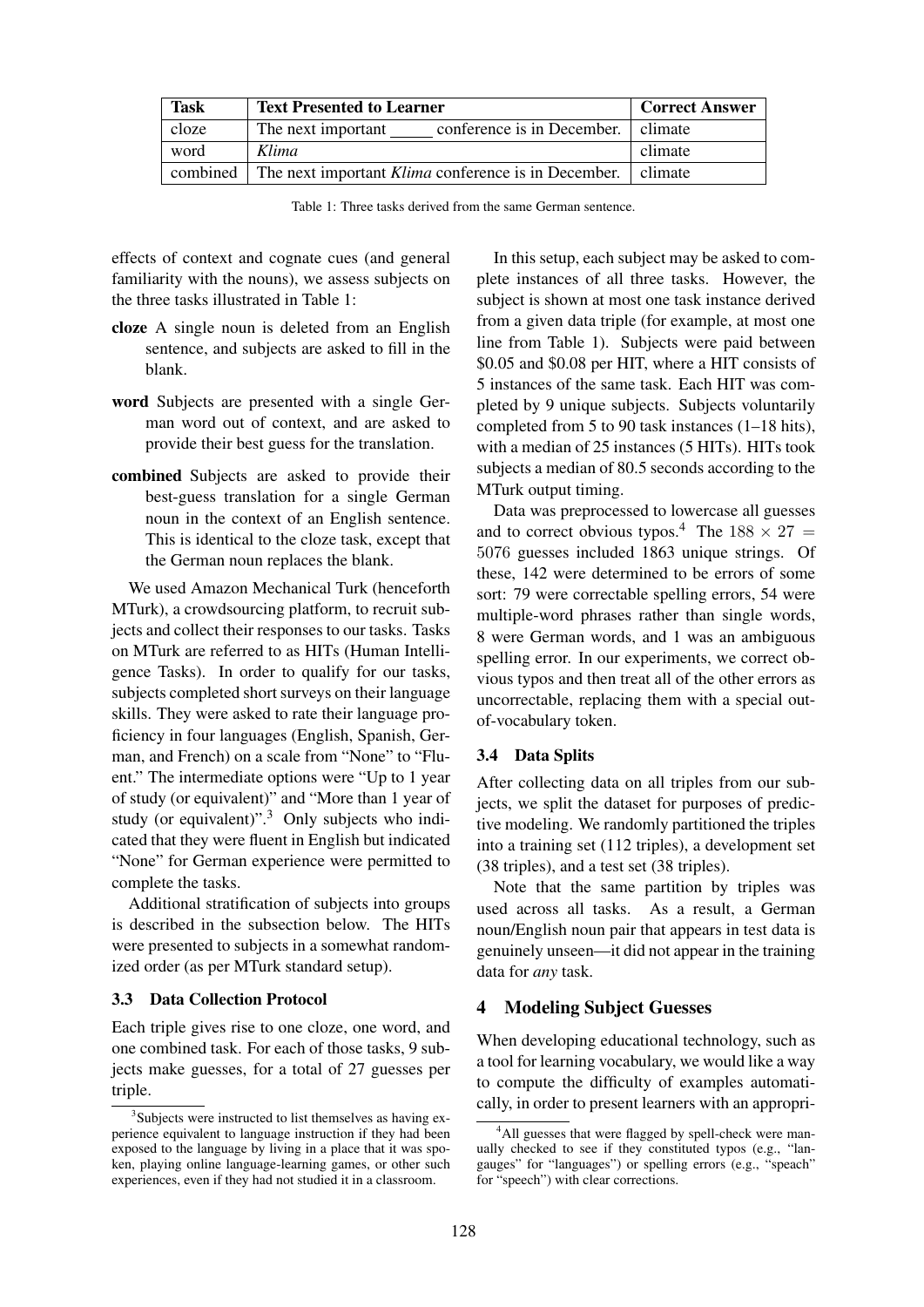ate balance of challenge and guessability. For such an application, it would be useful to know not only whether the learner is likely to correctly guess the vocabulary item, but also whether their incorrect guesses are "close enough" to allow the subject to understand the sentence and proceed with reading. We seek to build models that can predict a subject's likely guesses and their probabilities, given the context with which they have been presented.

We use various features (described below) to characterize and predict subjects' guesses. Feature functions can jointly evaluate a subject's guess with the task instance seen by the subject.

### 4.1 Guessability and Guess Quality

We train a log-linear model to predict the words that our subjects guess on training data, and we will check its success at this on test data. However, from an engineering perspective, we do not actually need to predict the user's *specific* good or bad answers, but only *whether* they are good or bad. A language-learning interface should display an L2 word only when the user has a good chance of guessing its L1 translation.

Thus we also assess our features and model on the easier task of predicting the *guessability* of a task instance  $x$ —that is, the average empirical accuracy of our subjects on this instance, meaning the fraction of the 9 subjects whose guess  $\hat{y}$  exactly matched the reference English translation  $y^*$ .

Finally, relaxing the exact-match criterion, we evaluate our model's ability to predict the *guess quality*—the average value over subjects of  $\text{sim}(\hat{y}, y^*) \in [0, 1]$ . Here "sim" denotes Wu-Palmer similarity (Fellbaum, 1998),<sup>5</sup> which is 1 for exact matches, morphological variants (plural/singular), and synonyms;  $\approx$  0 for antonyms and unrelated words; and intermediate values for words in the same WordNet lexical neighborhood.

### 4.2 Features

The subject observes a task instance  $x$  (consisting of a German word and/or an English context), and guesses an English word  $\hat{y}$ . We use features of a "candidate" English word  $y$  to evaluate whether it is likely to be that guess  $(\hat{y} = y)$ . Our features are functions whose arguments are  $x$  and  $y$ , and sometimes the true English word  $y^*$ . Note that x and  $y^*$  are both derived from the triple.

The features are divided into three categories according to which properties of  $x$  they consider. When a particular feature had several reasonable definitions (e.g., which phonetic representation to use, or whether or not to normalize), we chose and describe below—the version that correlated most strongly with guessability on training data.

As an outside resource for training language models and other resources consulted by our features, we used Simple English Wikipedia (Wikimedia Foundation, 2016). It contains 767,826 sentences, covers a similar set of topics to the NachrichtenLeicht.de data, and uses simple sentence structure. The sentence lengths are also comparable, with a mean of 17.6 tokens and a median of 16 tokens. This makes it well-matched for our task. We also use pre-trained vector representations of words; for these we chose to use the 300-dimensional GloVe vectors trained on a 6Btoken dataset by Pennington et al. (2014).

## 4.2.1 Generic Features

These features ignore  $x$ , and hence can be computed in all three tasks.

- **Log Unigram Frequency** of candidate  $y$  in the Simple English Wikipedia corpus. A positive weight means that subjects tend to guess more frequent words.
- Candidate=Correct Answer This binary feature fires when  $y = y^*$ . A positive weight on this feature means that subjects are able to guess the correct answer more often than our other features would predict. This may occur because subjects use better features than we do (e.g., their language model analyzes the semantics of the context more deeply than ours) or because they have some outside knowledge of some of the German words, despite not having formally studied German.
- Candidate=OOV This binary feature fires when  $y$  is not a valid English word (for example, multiple words or an incomprehensible typo), in which case all other features (generic or otherwise) are set to 0.

The following features are "soft" versions of the "Candidate=Correct Answer" feature:

Embedding  $1 - \frac{e(y) \cdot e(y^*)}{\|e(y)\|_2 \cdot \|e(y^*)\|_2}$  $\frac{e(y) \cdot e(y)}{\|e(y)\|_2 \|e(y^*)\|_2}$  between GloVe embedding of the candidate  $e(y)$  and of the correct answer  $e(y^*)$ .

 $5$ This modifies the definition of guess quality in our previous study (Renduchintala et al., 2016b), where we took "sim" to be the cosine similarity of GloVe embeddings.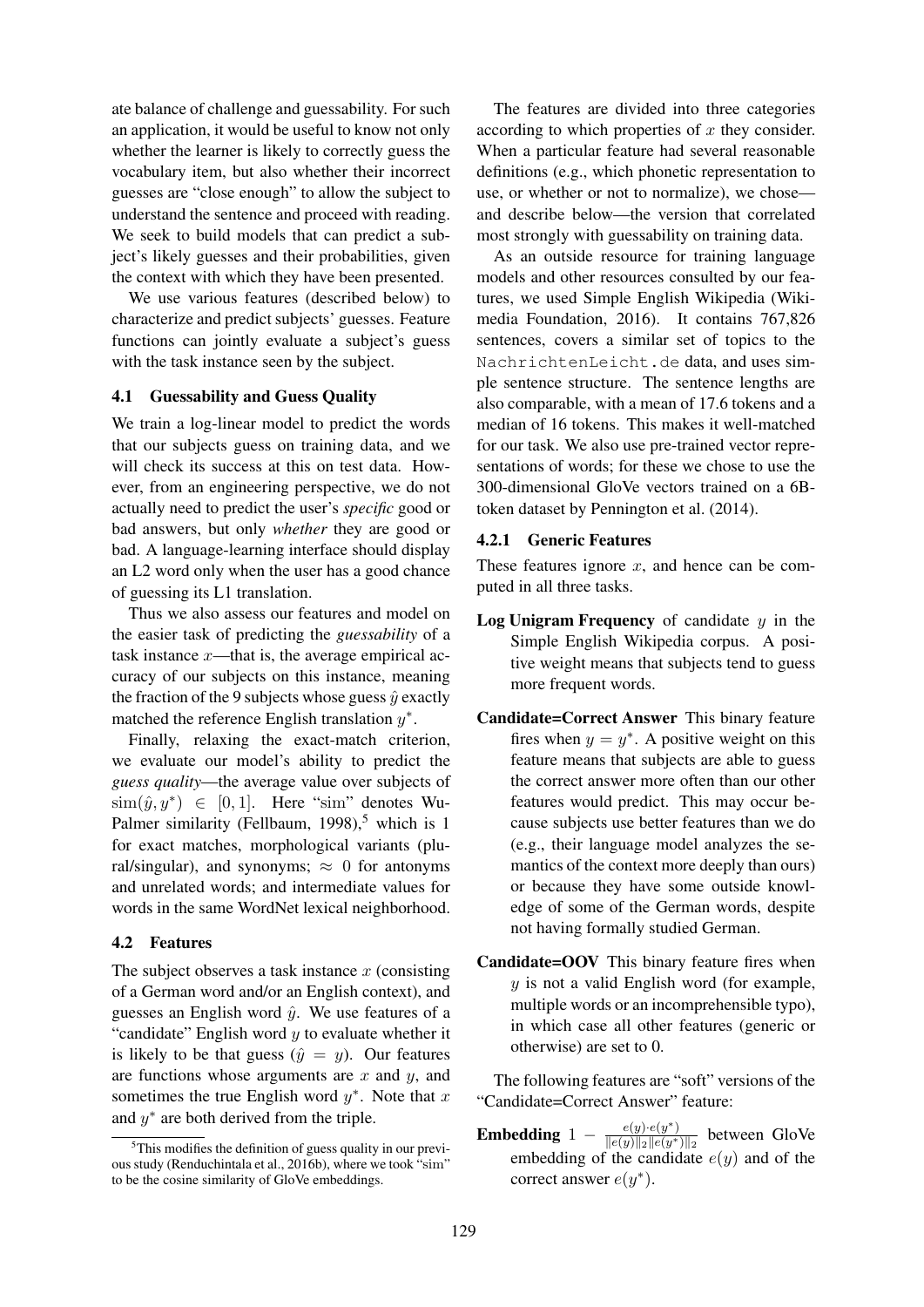- Levenshtein Distance Unweighted edit distance between  $y$  and  $y^*$ .
- Sound Edit Distance Unweighted edit distance between phonetic representations of  $y$  and  $y^*$ , as given by Metaphone (Philips, 1990).
- LCS Length of longest common substring between  $y$  and  $y^*$ , normalized by the length of the shorter of the two strings.
- Normalized Trigram Overlap count of character trigram types that match between the candidate and correct answer, normalized by the number of trigram types in either the candidate or the correct answer (whichever is smaller).

## 4.2.2 Word Features

We measure cognateness between the candidate guess y and the German word (which is part of  $x$ ) using the same 4 string similarity measures used in the final 4 features of the previous section. Note that sound edit distance obtains a pronunciation of the German word using Metaphone, which is designed for English words; this corresponds to the hypothesis that our novice learners may be applying English pronunciation rules to German.

These features depend on the German word, so when used in our models we set them to 0 in the cloze task (where the German word is unobserved).<sup>6</sup>

## 4.2.3 Cloze Features

The following features depend on the surrounding English context, so they are set 0 in the word task (where the context is unobserved) when used in our models.

Language Model Scores of candidate in context, using a 5-gram language model (LM) built using KenLM (Heafield et al., 2013) and a neural RNN-LM (Mikolov et al., 2011).<sup>7</sup> We compute three different features for each language model: a raw LM score, a sentencelength-normalized LM score, and the difference between the LM score with the correct answer in the sentence and the LM score with the candidate in its place.

- PMI Maximum pointwise mutual information between any word in the context and the candidate. This is estimated within a sentence using Simple English Wikipedia and is unsmoothed.
- Left Bigram Collocations These are the bigram association measures defined in Church and Hanks (1990) between the candidate's neighbor(s) to the left and the candidate. We train a version that just examines the neighbor directly to the left (which we'd expect to do well in collocations like "San Francisco") as well as one that returns the maximum score over a window of the five previous words.
- Context Embeddings The minimum embedding score (defined in 4.2.1) between the candidate and any word in the context.

## 4.3 Which English Words are Guessable?

Intuitively, we expect it to be hardest to guess the correct English word from the German word alone, followed by guessing it in context, followed by guessing from both cues. $8$  As shown in Figure 1, this is borne out in our data.



Figure 1: Average guessability (section 4.1) of the 112 training triples, according to which parts of the triple were shown. Error bars show 95%-confidence intervals for the mean, under bootstrap resampling of the 112 triples (we use BCa intervals). Mean accuracy increases significantly from each task to the next (same test on difference of means,  $p < 0.01$ ).

In Table 2 we show Spearman correlations between several features and the guessability of the word (given a word, cloze, or combined context). The first feature in Table 2 (log unigram probability) belongs to the generic category of features. We expect that learners may have an easier time guessing short or common words (for instance, it

<sup>&</sup>lt;sup>6</sup>In theory, any unavailable features could be indirectly correlated with guessability, but in fact their correlation with guessability is low (absolute value  $< 0.15$ ) and not statistically significant even at the  $p < 0.05$  level.

<sup>&</sup>lt;sup>7</sup>We use the Faster-RNNLM toolkit available at https: //github.com/yandex/faster-rnnlm.

<sup>&</sup>lt;sup>8</sup>All plots/values in the remainder of this section are computed only over the training data unless otherwise noted.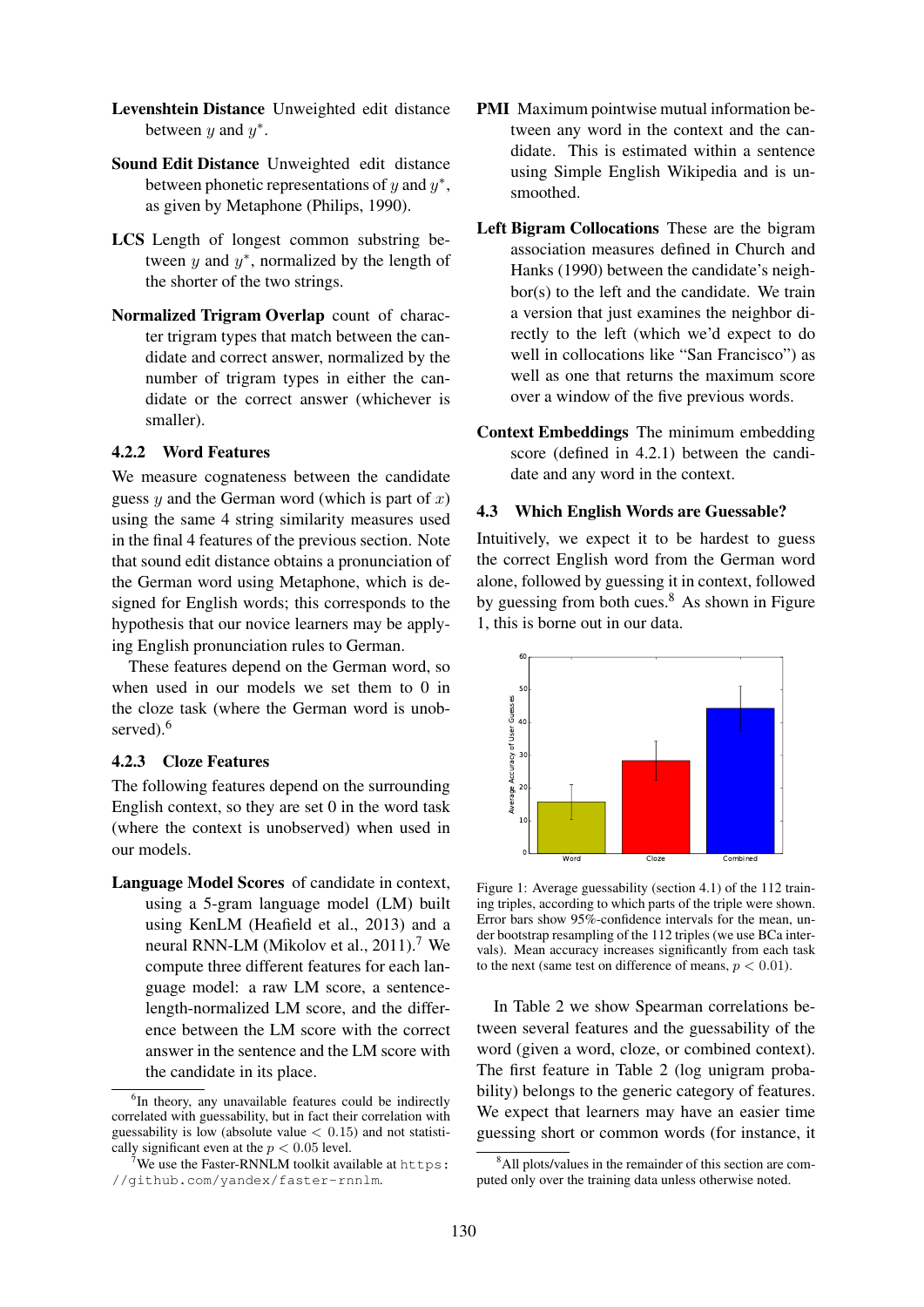| Feature                                           |           | <b>Correlation w/ Guessability</b> |           |           |  |
|---------------------------------------------------|-----------|------------------------------------|-----------|-----------|--|
|                                                   | Word      | Cloze                              | Combined  | All       |  |
| Log Unigram Frequency                             | $0.310*$  | $0.262*$                           | $0.279*$  | $0.255*$  |  |
| Sound Edit Distance (German + Answer)             | $-0.633*$ | n/a                                | $-0.575*$ | $-0.409*$ |  |
| Levenshtein Distance (German + Answer)            | $-0.606*$ | n/a                                | $-0.560*$ | $-0.395*$ |  |
| Max PMI (Answer + Context)                        |           | $0.480*$                           | $0.376*$  | $0.306*$  |  |
| Max Left Bigram Collocations (Answer + Window=5)  | n/a       | $0.474*$                           | 0.186     | $0.238*$  |  |
| Max Right Bigram Collocations (Answer + Window=5) | n/a       | 0.119                              | 0.064     | 0.038     |  |

Table 2: Spearman's rho correlations between selected feature values and answer guessability, computed on training data (starred correlations significant at  $p < 0.01$ ). Unavailable features are represented by "n/a" (for example, since the German word is not observed in the cloze task, its edit distance to the correct solution is unavailable to the subject).

may be easier to guess *cat* than *trilobite*) and we do observe such correlations.

The middle section focuses on cognateness, which in cases like *Gitarrist* (*guitarist*) can enable all or nearly all subjects to succeed at the challenging word-only task. The correlation between guessability and Sound Edit Distance as well Levenshtein Distance demonstrate their usefulness as proxies for cognateness. The other word features described earlier also show strong correlation with guessability in the word and combined tasks.

Similarly, in some cloze tasks, strong collocations or context clues, as in the case of "His plane landed at the ..." make it easy to guess the correct solution (*airport*). We would expect, for instance, a high PMI between *plane* and *airport*, and we see this reflected in the correlation between high PMI and guessability. The final two lines of the table examine an interesting quirk of bigram association measures. We see that Left Bigram Collocations with a window of 5 (that is, where the feature returns the maximum collocation score between a word in the window to the left of the word to be guessed) shows reasonable correlation with guessability. The reverse, Right Bigram Collocations, however, do not appear to correlate. This suggests that the subjects focus more on the words preceding the blank when formulating their guess (which makes sense as they read left-to-right). Due to its poor performance, we do not include Right Bigram Collocations in our later experiments.

#### 4.4 What English Words are Guessed?

We now move from modeling guessability (via features of the correct answer  $y^*$ ) to modeling subjects' actual guesses (via features of the guess  $\hat{y}$ ).

We expect that learners who see only the word

will make guesses that lean heavily on cognateness (for example, incorrectly guessing *Austria* for *Ausland*), while learners who see the cloze task will choose words that make sense semantically (e.g. incorrectly guessing *tornado* in the sentence "The destroyed many houses and uprooted many trees.").

In Figure 2, we see this holds true; incorrect guesses in the word task have higher average Normalized Character Trigram Overlap than guesses in the cloze task, with the combined task in between. This pattern of the combined task falling between the word and combined task is consistent across most features examined. For example, the difference between the language model scores with the guesses and correct answer is low for the cloze and combined tasks (meaning that users are making guesses that the language model finds about equally plausible to the correct answer), while it is high for the word task (meaning that the users are guessing words that are nonsensical in the context, which they didn't observe). This reinforces that the subjects are making plausible guesses given the cues they observe.



Figure 2: Average Normalized Character Trigram Overlap between incorrect guesses and the German word.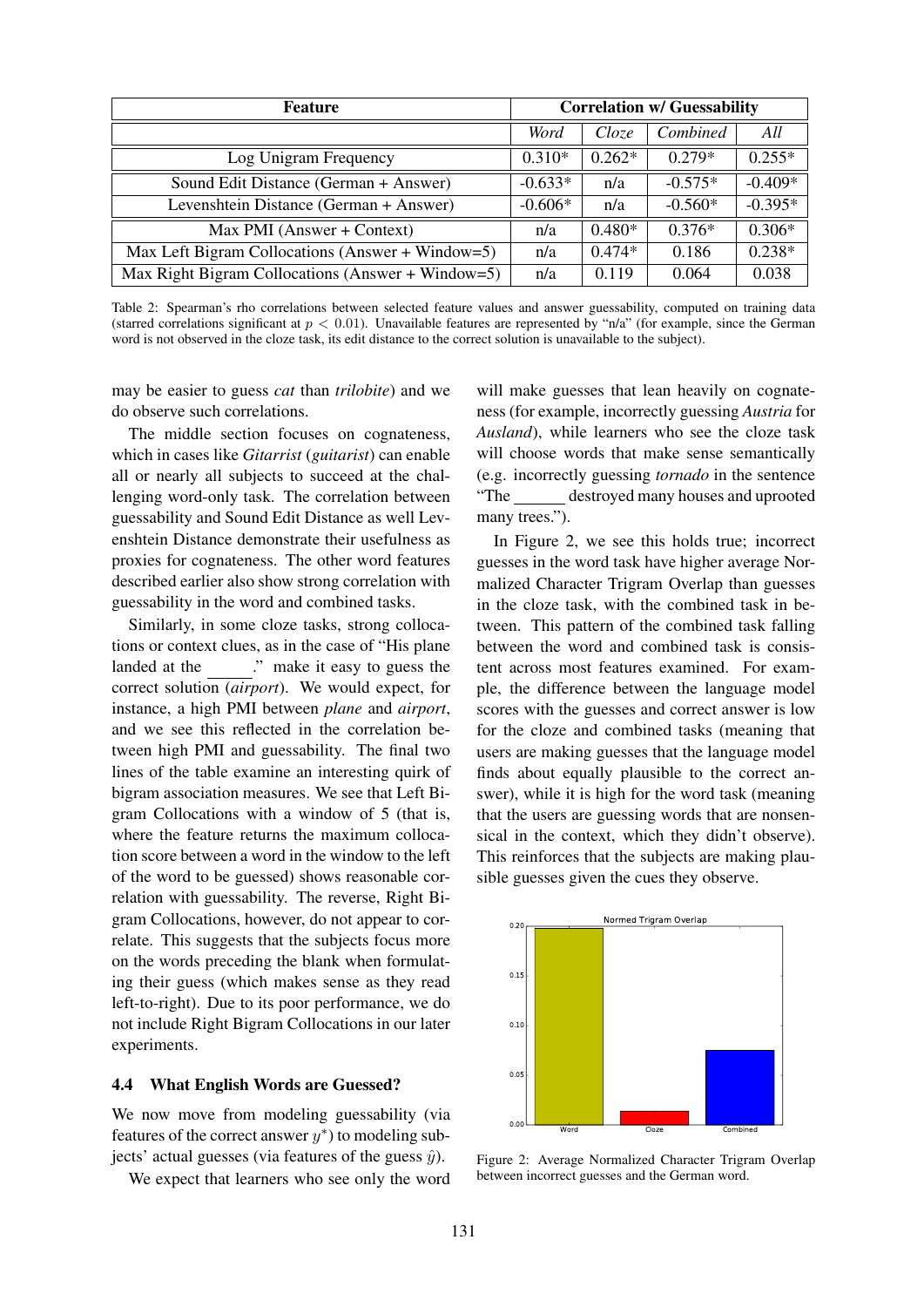### 5 Model

The correlations in the previous section support our intuitions about how to model subject behavior in terms of cognateness and context. Section 4.4 suggests that subjects are performing cue combination, balancing cognate and context clues when both are available.

We now build a simple model of cue combination, namely a log-linear model of subjects' guesses:

$$
p(y \mid x) = \frac{\exp(\vec{w} \cdot \vec{f}(x, y))}{\sum_{y' \in V} \exp(\vec{w} \cdot \vec{f}(x, y'))}
$$
 (1)

where  $\vec{w}$  is a weight vector and  $\vec{f}(x, y)$  is a feature vector.

In practice we set  $V$  in the denominator to be a 5000-word vocabulary. It contains the complete English vocabulary from the triples (reference translations *and* their context words) as well as all subject guesses. These account for 2238 types (including the special out-of-vocabulary token). To reach 5000 words, we then pad the vocabulary with the most frequent words from the Simple English Wikipedia dataset.

Given the context  $x$  that the subject was shown (word, cloze, or combined),  $p(y | x)$  represents the probability that a subject would guess the vocabulary item  $y \in V$ . We train the model to maximize the total conditional log-likelihood  $\sum_i \log p(\hat{y}_i | x_i)$  of all subject guesses  $\hat{y}_i$  on all training instances  $x_i$  of all three tasks, plus an L2 regularization term.<sup>9</sup>

In order to best leverage the cloze features (shared across the cloze and combined tasks), the word features (shared across the word and combined task) and the generic features (shared across all tasks), we take the domain adaptation approach used in (Daumé III, 2007). In this approach, instead of a single feature for Levenshtein distance between a German word and a candidate guess, we have three copies of this feature, one that fires only when the subject is presented with the word task, one that fires when the subject is presented with the combined task, and a "shared" version that fires in either of those situations. (Note that since a subject who sees the cloze task does not see the German word, we omit such a version of the feature.) This allows us to learn different weights

for different tasks. For example, the model can learn that Levenshtein distance is weighted highly in general but especially highly in the word task. The "shared" features mean that the training examples from one task help to set some weights that are used on other tasks (i.e., generalization from limited data), while the task-specific features allow task-specific weights when motivated by the evidence.

#### 5.1 Evaluating the Model

We evaluate the model in several ways: using conditional cross-entropy, by computing mean reciprocal rank, and by examining its ability to predict guessability and guess quality as defined in section 4.1.

The *conditional cross-entropy* is defined to be the mean negative log probability over all test task instances (pairs of subject guesses  $\hat{y}$  and contexts  $(x), \frac{1}{N} \sum_{i=0}^{N} -\log_2 p(\hat{y}_i | x_i).$ 

The *mean reciprocal rank* is computed after ranking all vocabulary words (in each context) by the probability assigned to them by the model, calculating the reciprocal rank of the each subject guess  $\hat{y}_i$ , and then averaging this across all contexts  $x$  in the set  $X$  of all contexts, as shown in Equation 2.

$$
MRR = \frac{1}{N} \sum_{i=1}^{N} \frac{1}{\text{rank}(\hat{y}_i|x_i)}\tag{2}
$$

The model predicts the guessability of  $x_i$  to be  $p(y_i^* \mid x_i)$ , the predicted probability that a user will guess the truth. It predicts the guess quality of  $x_i$ , in expectation, to be  $\sum_{y \in V} p(y)$  $(x_i)$  sim $(y, y_i^*)$ . We measure how well the *predicted* guessability and guess quality correlate with their *actual* empirical values, using Spearman's rho. $10$ 

### 6 Results and Analysis

In Table 3 we show the performance of our full model (last line), as well as several ablated models that use only a subset of the features. The full model performs best. Indeed, an ablated model that uses only generic features, word features, or cloze features cannot reasonably be expected to perform well on the full test set, which contains instances of all three tasks. Using domain adaptation improves performance.

 $9$ We used MegaM (Daumé III, 2004) via the NLTK interface, with default settings.

 $10$ In our previous study (Renduchintala et al., 2016b), we measured similar correlations using Pearson's r.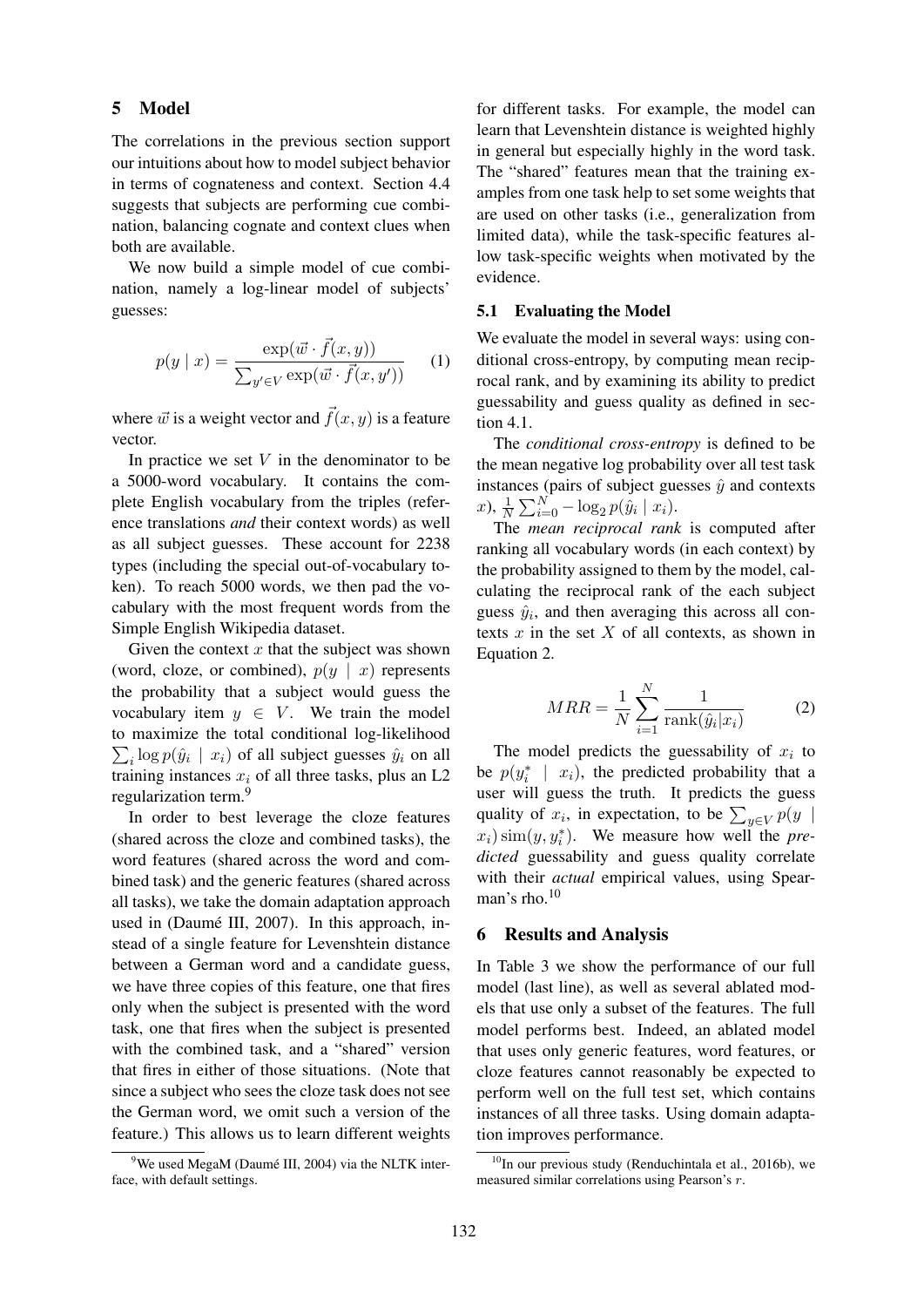| <b>Features</b>                        | <b>Cross-Entropy</b> | <b>MRR</b> | <b>Guessability Correlation</b> |
|----------------------------------------|----------------------|------------|---------------------------------|
| $LCS$ (Candidate + Answer)             | 10.72                | 0.067      | $0.346*$                        |
| All Generic Features                   | 8.643                | 0.309      | 0.168                           |
| Sound Edit Dist. (Cand. + German Word) | 10.847               | 0.081      | $0.494*$                        |
| All Word Features                      | 10.018               | 0.187      | $0.570*$                        |
| <b>LM</b> Difference                   | 11.214               | 0.051      | $0.398*$                        |
| <b>All Cloze Features</b>              | 10.008               | 0.105      | $0.351*$                        |
| Generic + Word                         | 7.651                | 0.369      | $0.585*$                        |
| Generic + Cloze                        | 8.075                | 0.320      | $0.264*$                        |
| $Word + Cloze$                         | 8.369                | 0.227      | $0.706*$                        |
| All Features (No Domain Adapt.)        | 7.344                | 0.338      | $0.702*$                        |
| <b>All Features + Domain Adapt.</b>    | 7.134                | 0.382      | $0.725*$                        |

Table 3: Feature ablation. The single highest-correlating feature (on dev set) from each feature group is shown, followed by the entire feature group. All versions with more than one feature include a feature for the OOV guess. In the correlation column, p-values < 0.01 are marked with an asterisk.



Figure 3: Correlation between actual guessability and the model's prediction of it, across all tasks in the test set. Each point is a task instance, with actual guessability being average equal $(\hat{y}, y^*) \in \{0, 1\}$  over 9 subjects. Spearman's rank correlation of 0.725.

Figure 3 visualizes the correlation shown in our full model (last row of Table 3). This figure illustrates that a single model works well for all three tasks. As the empirical guessability increases, so does the median model probability assigned to the correct answer. However, in our applications, we are less interested in only the 1-best prediction; we'd like to know whether users can understand the novel vocabulary, so we'd prefer to allow WordNet synonyms to also be counted as correct. In Figure 4 we show that the model's prediction of guess quality (see section 4.1) correlates strongly with the actual empirical guess quality.

This means that our model makes predictions that look plausibly like those made by the hu-



Figure 4: Correlation between actual guess quality and the model's prediction of it. Each point is a task instance, with actual guess quality being average  $\text{sim}(\hat{y}, y^*) \in [0, 1]$  over 9 subjects. Spearman's rank correlation of 0.769.

man subjects. For example, given the context "In

, the AKP now has the most representatives." the model ranks the correct answer (*parliament*) first, followed by *undersecretary*, *elections*, and *congress*, all of which are thematically appropriate, and most of which fit contextually into the sentence. For the German word *Spieler*, the top ranking predictions made by the model are *spider*, *smaller*, and *spill*, while one of the actual subject guesses, *speaker*, is ranked as 10th most likely (out of a vocabulary of 5000 items).

#### 6.1 Annotated Guesses

To take a fine-grained look at guesses, we broke down subject guesses into several categories.

We had 4 annotators (fluent English speakers,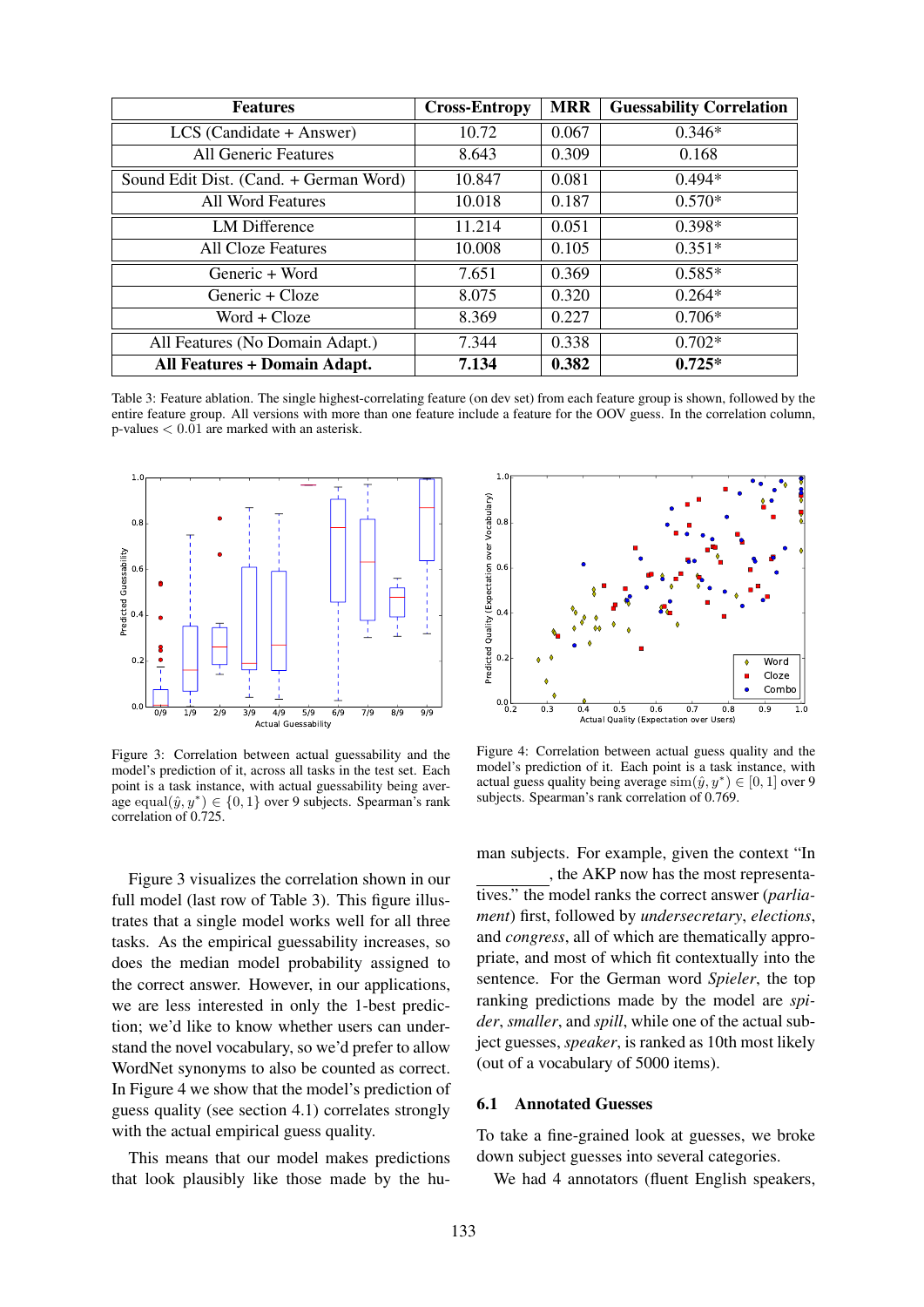| <b>Context Observed</b>           | <b>Guess</b> | Truth       | <b>Hypothesized Explanation</b>                             |
|-----------------------------------|--------------|-------------|-------------------------------------------------------------|
| Helfer                            | COW          | helpers     | False Friend: Helfer $\rightarrow$ Heifer $\rightarrow$ Cow |
| Journalisten                      | reporter     | journalists | Synonym and incorrect number.                               |
| The <i>Lage</i> is too dangerous. | lake         | location    | Influenced by spelling and context.                         |

Table 4: Examples of incorrect guesses and potential sources of confusion.



Figure 5: Percent of examples labeled with each label by a majority of annotators (may sum to more than 100%, as multiple labels were allowed).

but non-experts) label 50 incorrect subject guesses from each task, sampled randomly from the spellcorrected incorrect guesses in the training data, with the following labels indicating why the annotator thought the subject made the (incorrect) guess they did, given the context that the subject saw: false friend/cognate/spelling bias (learner appears to have been influenced by the spelling of the German word), synonym (learner guess is a synonym or near-synonym to the correct answer), incorrect number/POS (correct noun with incorrect number or incorrect POS), and context influence (a word that makes sense in the cloze/combo context but is not correct). Examples of the range of ways in which errors can manifest are shown in Table 4. Annotators made a binary judgment for each of these labels. Inter-annotator agreement was substantial, with Fleiss's kappa of 0.654. Guesses were given a label only if the majority of annotators agreed.

In Figure 5, we can make several observations about subject behavior. First, the labels for the combined and cloze tasks tend to be more similar to one another, and quite different from the word task labels. In particular, in the majority of cases, subjects completing cloze and combo tasks choose words that fit the context they've observed,

while spelling influence in the word task doesn't appear to be quite as strong. Even if the subjects in the cloze and combined tasks make errors, they choose words that still make sense in context more than 50% of the time, while spelling doesn't exert an equally strong influence in the word task.

## 7 Conclusions

We have shown that by cue combination of various cognate and context features, we can model the behavior of subjects guessing the meanings of novel L2 vocabulary items. Not only does our model correlate well with the guessability of novel words in a variety of contexts, it also produces reasonable predictions for the range of incorrect guesses that subjects make. Such predictions can be used in downstream tasks, such as personalized language learning software, or evaluating the difficulty level of texts.

#### Acknowledgments

This material is based upon work supported by a National Science Foundation Graduate Research Fellowship (Grant No. DGE-1232825) to the first author and by a seed grant from the Science of Learning Institute at Johns Hopkins University. We thank Chadia Abras for useful discussions, and Nancy Fink, Biman Gujral, Huda Khayrallah and Nitisha Rastogi for volunteering to assist with annotation. We thank the reviewers for their comments and suggestions.

### **References**

- Lisa Beinborn, Torsten Zesch, and Iryna Gurevych. 2014a. Predicting the difficulty of language proficiency tests. *Transactions of the ACL*, 2:517–529.
- Lisa Beinborn, Torsten Zesch, and Iryna Gurevych. 2014b. Readability for foreign language learning: The importance of cognates. *ITL-International Journal of Applied Linguistics*, 165(2):136–162.
- Kenneth Ward Church and Patrick Hanks. 1990. Word association norms, mutual information, and lexicography. *Computational Linguistics*, 16(1):22–29, March.